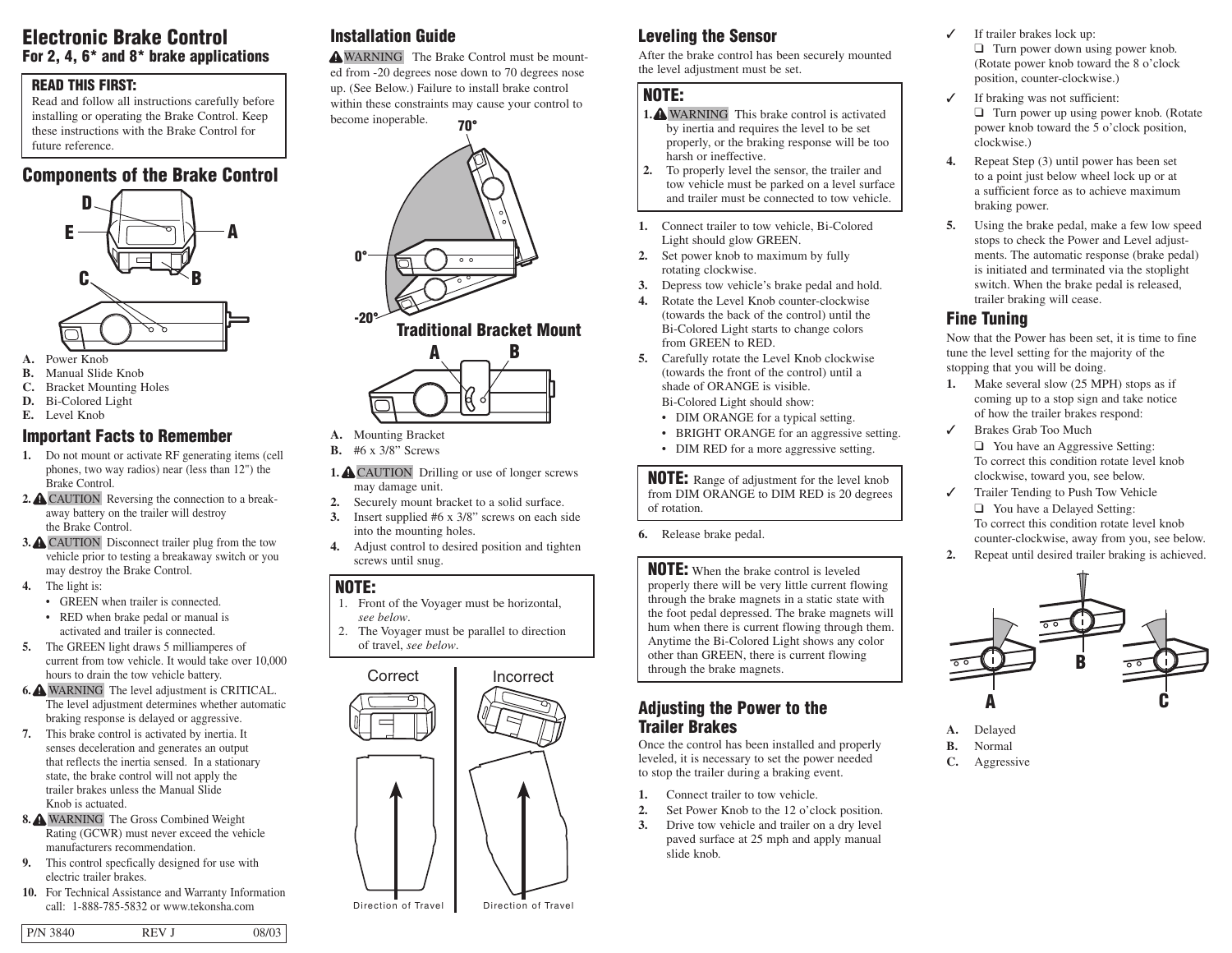### **NOTE:**

- **1.** Always warm the trailer's brakes before setting the power. Warm trailer brakes tend to be more responsive than cold brakes. To warm trailer brakes, drive a short distance (1/4 mile) at 45 MPH with manual lever engaged enough to cause trailer braking at a low level.
- **2.** WARNING The power should never be set high enough to cause trailer brakes to lock up. Skidding trailer wheels can cause loss of directional stability of trailer and tow vehicle.
- **3.** The power may need to be adjusted for different load weights and road conditions.
- **4.** Not all trailer brakes will lock up due to various conditions. However, inability to lock up the brakes generally indicates the need for an inspection to determine the cause.
- **5.** When the power is set correctly you should feel unified braking between the trailer and tow vehicle.
- **6.** When in doubt of the proper setting procedures review the above steps starting at LEVELING THE SENSOR through FINE TUNING or consult your tow card included with your brake control.

# **Troubleshooting Chart**

| <b>Situation</b>                                                                                                | <b>Probable Cause</b>                                                                                                                                                                                                                             |
|-----------------------------------------------------------------------------------------------------------------|---------------------------------------------------------------------------------------------------------------------------------------------------------------------------------------------------------------------------------------------------|
| Tow vehicle connected to trailer.<br>NO GREEN light.                                                            | 1. Corrosion on trailer plug contact.<br>2. Loose POWER or GROUND connection.                                                                                                                                                                     |
| Tow vehicle connected to trailer, light is GREEN.<br>When Manual Slide Knob is activated:<br>A. No RED light.   | 1. POWER set at or near minimum.<br>2. Short on BRAKE line (BLUE wire).<br>3. BLACK & WHITE wires reversed, control<br>destroyed.<br>4. 12 volts from external source on BRAKE<br>line (BLUE wire).                                               |
| B. Light is dim RED or flashing RED.<br>C. Light glows dim RED and gets brighter as<br>POWER Knob is decreased. | 1. Open on GROUND line (WHITE wire).<br>2. Short on BRAKE line (BLUE wire).<br>1. Short on BRAKE line (BLUE wire).<br>2. Defective brake magnets.                                                                                                 |
| Braking with foot pedal is too aggressive.                                                                      | 1. Sensor set too aggressive, see LEVELING<br>SENSOR.<br>2. Power set too high.                                                                                                                                                                   |
| Braking is delayed for extended period.                                                                         | 1. Sensor set improperly, see LEVELING<br>SENSOR.<br>2. Power set too low.                                                                                                                                                                        |
| Tow vehicle connected to trailer, brake<br>pedal depressed:<br>A. No RED light.                                 | 1. Vehicle not moving, need to be moving for<br>brakes to apply.<br>2. No signal from brake light, test voltage on<br>RFD wire<br>3. Sensor set improperly, see LEVELING<br>SENSOR.<br>4. Bad connection on RED wire.<br>5. Blown stoplight fuse. |

#### **Appendix A: Trailer Brake Adjustment\*\***

Brakes should be adjusted after the first 200 miles of operation when the brake shoes and drums have "seated" and at 3000 mile intervals, or as use and performance requires. The brakes should be adjusted in the following manner:

- **1.** Jack up trailer and secure on adequate capacity jack stands. Follow trailer manufacturers recommendations for lifting and supporting the unit. Check that the wheel and drum rotate freely.
- WARNING *Do not lift or support trailer on any part of the axle or the suspension system.*
- **2.** Remove the adjusting hole cover from the adjusting slot on the bottom of the brake backing plate.
- **3.** With a screwdriver or standard adjusting tool, rotate the starwheel of the adjuster assembly to expand the brake shoes. Adjust the brake shoes out until the pressure of the linings against the drum makes the wheel very difficult to turn.

#### *Note: With drop spindle axles, a modified adjusting tool with about an 80 degree angle should be used.*

- **4.** Then rotate the starwheel in the opposite direction until the wheel turns freely with a slight lining drag.
- **5.** Replace the adjusting hole cover and lower the wheel to the ground.
- **6.** Repeat the above procedure on all brakes.
- WARNING *Never crawl under your trailer unless it is resting on properly placed jack stands.*

Follow the trailer manufacturers recommendations for lifting and supporting the unit. Do not lift or place supports on any part of the suspension system.

\*\*Note: Trailer Brake Adjustment procedures courtesy Dexter Axle.

### **Commande électronique de frein Pour applications de 2, 4, 6\* et 8\* freins**

### **LISEZ CECI EN PREMIER :**

Il convient de lire et de suivre attentivement toutes les consignes avant de poser ou d'utiliser la commande de frein. Ces consignes doivent être conservées avec la commande de frein pour consultation future.

#### **Composants de la commande de frein**



- **A.** Bouton de puissance
- **B.** Bouton à glissière manuelle
- **C.** Trous de montage de support
- **D.** Témoin lumineux à deux couleurs
- **E.** Bouton de niveau

#### **Faits importants à garder en mémoire**

- **1.** Ne pas monter ni actionner des appareils produisant des HF (téléphones cellulaires, radios bidirectionnelles) à proximité (moins de 12 po) de la commande de frein.
- **2.** ATTENTION L'inversion de la connexion à une batterie de dérive sur la remorque détruira la commande de frein.
- **3.** ATTENTION Débrancher la fiche de remorque du véhicule de remorquage avant de faire l'essai d'un interrupteur de dérive, sinon on risque de détruire la commande de frein.
- **4.** Le témoin lumineux est :
	- VERT lorsque la remorque est raccordée. • ROUGE lorsque la pédale de frein ou le
	- bouton manuel est actionné et que la remorque est raccordée.
- **5.** Le témoin lumineux VERT consomme 10 milliampères de courant du véhicule de remorquage. Il faudrait plus de 5000 heures pour épuiser la batterie du véhicule de remorquage.
- **6.** AVERTISSEMENT Le réglage du niveau est CRITIQUE. Le réglage du niveau détermine si la réponse automatique de freinage est retardée ou agressive.
- **7.** Cette commande de frein est actionnée par l'inertie. Elle détecte la décélération et produit une sortie qui reflète l'inertie détectée. À l'état fixe, la commande de frein ne serrera pas les freins de la remorque à moins que le bouton à glissière manuelle ne soit actionné.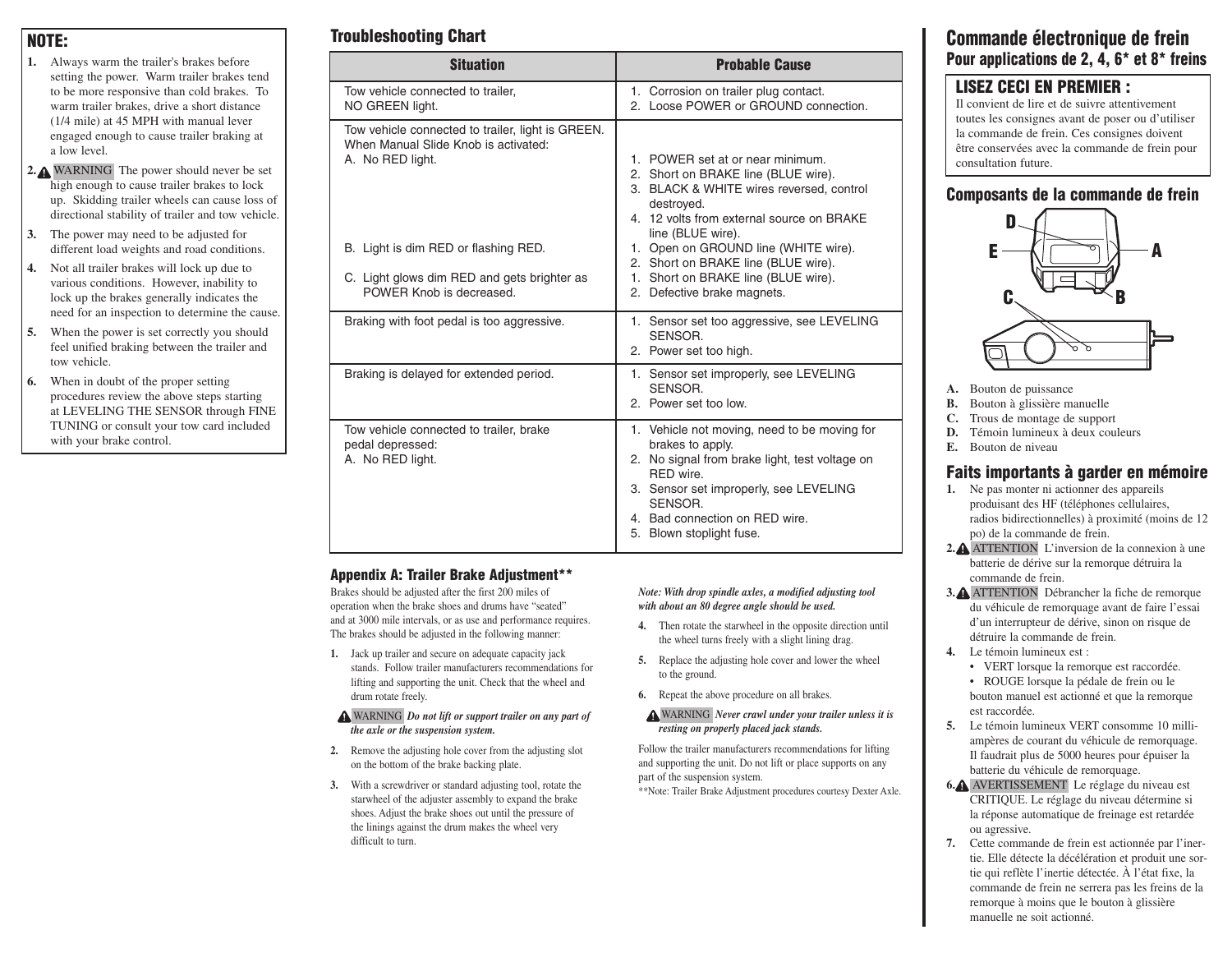- 8.<sup>2</sup> AVERTISSEMENT Le poids technique maximal combiné (Gross Combined Weight Rating – GCWR) ne doit jamais dépasser les recommandations du fabricant du véhicule.
- **9.** Cette commande est conçue por être utilisée avec des freins de remorque électriques.
- **10.** Pour assistance technique et informations concernant la garantie, prière d'appeler le : 1-888-785-5832 ou www.tekonsha.com

### **Guide d'installation**

AVERTISSEMENT La commande de frein doit être montée depuis -20 degrés nez vers le bas jusqu'à 70 degrés nez vers le haut. (Voir ci-après.) Le défaut de poser la commande de frein à l' intérieur de ces contraintes peut rendre la commande inopérable.



#### **Montage traditionnel du support**



**A.** Support de montage

**B.** Vis No. 6 x 3/8 po

- **1.** ATTENTION Le perçage ou l'utilisation de vis plus longues peut endommager l'unité.
- **2.** Monter solidement le support sur une surface ferme.
- **3.** Insérer les vis No. 6 x 3/8 po fournies dans les trous de montage de chaque côté.
- **4.** Régler la commande à la position désirée et serrer les vis fermement mais non excessivement.

#### **Remarque:**

- 1. Le devant de la commande de frein Voyager doit être horizontal, *voir ci-après.*
- 2. La commande de frein Voyager doit être parallèle au sens de marche, *voir ci-après.*



#### **REMARQUE :**

- **1.** AVERTISSEMENT Cette commande de frein est actionnée par l'inertie et nécessite que le niveau soit réglé adéquatement, sinon la réponse de freinage sera trop dure ou inefficace.
- **2.** Pour régler adéquatement le niveau du capteur, la remorque et le véhicule de remorquage doivent être garés sur une surface à niveau et la remorque doit être raccordée au véhicule de remorquage.

## **Mise du capteur à niveau**

Une fois la commande de frein montée solidement, il doit y avoir mise à niveau.

- **1.** Raccorder la remorque au véhicule de remorquage, le témoin lumineux à deux couleurs doit être VERT.
- **2.** Mettre le bouton de puissance au maximum en tournant complètement en sens horaire.
- **3.** Enfoncer et tenir la pédale de frein du véhicule de remorquage.
- **4.** Tourner le bouton de niveau en sens anti-horaire (vers l'arrière de la commande) jusqu'à ce que le témoin lumineux à deux couleurs commence à passer du VERT au ROUGE.
- **5.** Tourner soigneusement le bouton de niveau en sens horaire (vers l'avant de la commande) jusqu'à ce qu'une teinte d'ORANGE soit visible. Le témoin lumineux à deux couleurs doit montrer :
	- Un ORANGE PÂLE pour un réglage type.
	- Un ORANGE VIF pour un réglage agressif.
	- Un ROUGE PÂLE pour un réglage plus agressif.

**REMARQUE :** La fourchette de réglage pour le bouton de niveau d'ORANGE PÂLE à ROUGE PÂLE est 20 degrés de rotation.

**6.** Relâcher la pédale de frein.

#### **REMARQUE :** Lorsque la commande de frein

est mise à niveau adéquatement, il y a très peu de courant passant à travers les aimants de frein à l'état statique avec la pédale de frein enfoncée. Les aimants de frein ronflent lorsque du courant passe à travers eux. Chaque fois que le témoin lumineux à deux couleurs montre une couleur autre que le VERT, ceci signifie que du courant passe à travers les aimants de frein.

### **Réglage de la puissance aux freins de la remorque**

Une fois la commande posée et mise à niveau adéquatement, il faut régler la puissance nécessaire pour arrêter la remorque lors d'un événement de freinage.

- **1.** Raccorder la remorque au véhicule de remorquage.
- **2.** Mettre le bouton de puissance à la position 12 heures.
- **3.** Conduire le véhicule de remorquage et la remorque sur une surface pavée, sèche, à niveau, à 40 km/hre, et appliquer le bouton à glissière manuelle.
- ✓ Si les freins de la remorque se verrouillent : ❑ Réduire la puissance à l'aide du bouton de puissance. (Tourner le bouton de puissance vers la position 8 heures, en sens anti-horaire.)
- ✓ Si le freinage n'était pas suffisant : ❑ Augmenter la puissance à l'aide du bouton de puissance. (Tourner le bouton de puissance vers la position 5 heures, en sens horaire.)
- **4.** Répéter l'étape (3) jusqu'à ce que la puissance ait été réglée à un point juste sous le verrouillage des roues ou à une force suffisante de manière à obtenir une puissance de freinage maximale.
- **5.** En utilisant la pédale de frein, faire quelques arrêts à basse vitesse pour vérifier les réglages de puissance et de niveau. La réponse automatique (pédale de frein) s'amorce et se termine par le biais de l'interrupteur de feu d'arrêt. Lorsque la pédale de frein est relâchée, le freinage de la remorque cesse.

### **Réglage de précision**

Maintenant que la puissance est réglée, il est temps d'ajuster le réglage de niveau pour la plupart des arrêts que vous effectuerez.

- **1.** Effectuer quelques arrêts lents (40 km/hre) comme si on arrivait à un signe d'arrêt et prendre note de la réponse des freins de la remorque:
- ✓ Les freins broutent trop ❑ Le réglage est agressif : Pour remédier à cette situation, tourner le bouton de niveau en sens horaire, vers soi, voir ci-après.
- ✓ La remorque a tendance à pousser le véhicule de remorquage

❑ Le réglage est retardé :

Pour remédier à cette situation, tourner le bouton de niveau en sens anti-horaire, à l'écart de soi, voir ci-après.

**2.** Répéter jusqu'à obtention du freinage désiré de la remorque.



- **A.** Retardé
- **B.** Normal
- **C.** Agressif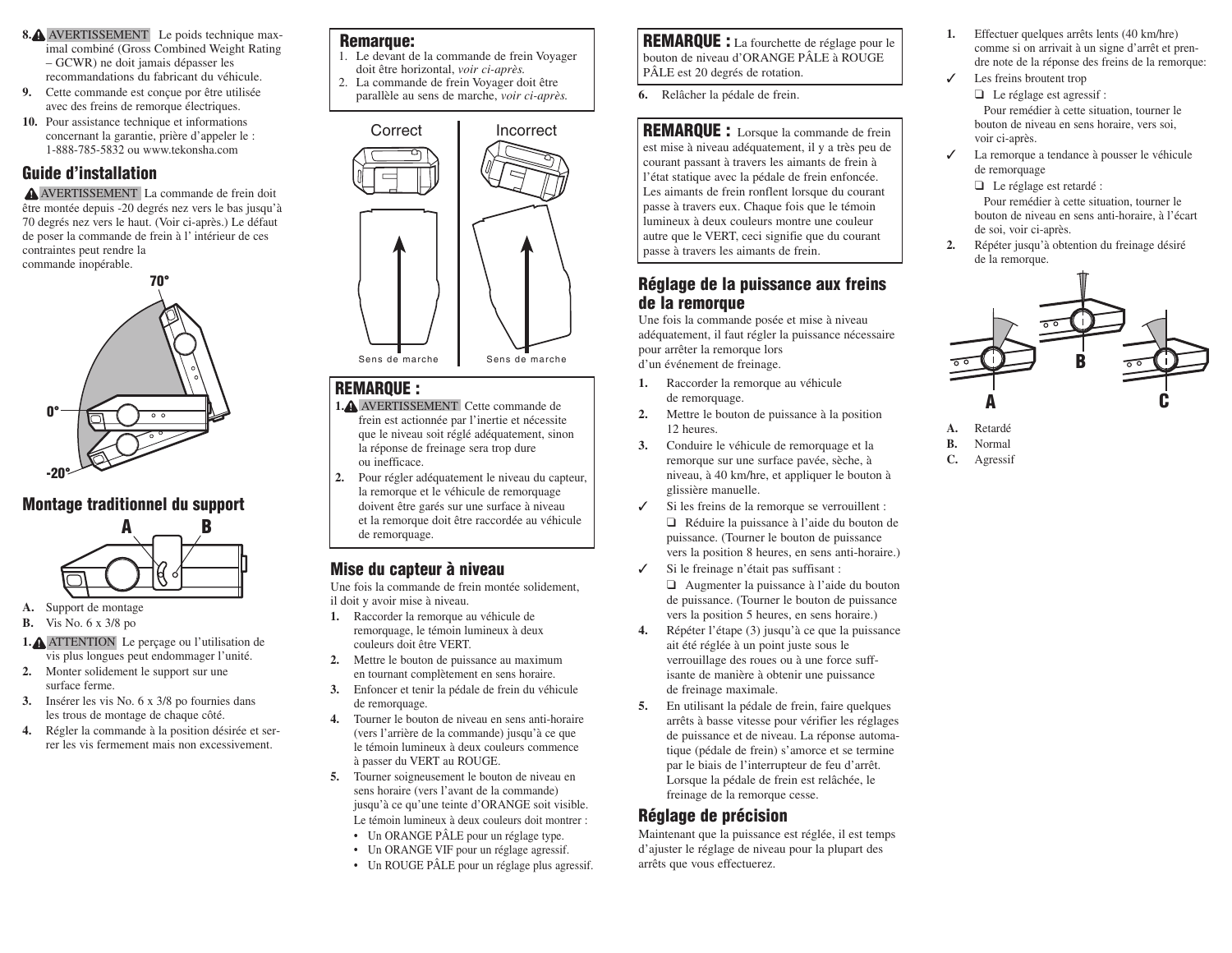#### **REMARQUE :**

- **1.** Toujours réchauffer les freins de la remorque avant de régler la puissance. Des freins chauds de remorque chauds ont tendance à être plus sensibles que des freins froids. Pour réchauffer les freins de la remorque, conduire sur une brève distance (0,4 km) à 70 km/hre avec le levier manuel engagé suffisamment pour entraîner le freinae de la remorque à bas niveau.
- **2.** AVERTISSEMENT La puissance ne doit jamais être à un niveau suffisamment élevé pour causer le verrouillage des freins de la remorque. Des roues de remorque qui patinent peuvent causer une perte de stabilité directionnelle de la remorque et du véhicule de remorquage.
- **3.** Il peut être nécessaire de régler la puissance en fonction du poids de charge et des conditions routières.
- **4.** Certains freins de remorque ne se verrouilleront pas suite aux changements de conditions. Toutefois, l'incapacité de verrouiller les freins indique généralement qu'une inspection est nécessaire pour en déterminer la cause.
- **5.** Lorsque la puissance est réglée correctement, on doit sentir un freinage unifié entre la remorque et le véhicule de remorquage.

**6.** En cas de doute sur les modes de réglage appropriés, revoir les étapes ci-dessus en commençant par MISE DU CAPTEUR À NIVEAU jusqu'à RÉGLAGE DE PRÉCISION, ou consulter la carte de remorquage fournie avec la commande de frein.

## **Tableau de dépannage**

| <b>Situation</b>                                                                                                                                                                                                                                                                                                                                                       | <b>Cause probable</b>                                                                                                                                                                                                                                                                                                                                                                                                                 |
|------------------------------------------------------------------------------------------------------------------------------------------------------------------------------------------------------------------------------------------------------------------------------------------------------------------------------------------------------------------------|---------------------------------------------------------------------------------------------------------------------------------------------------------------------------------------------------------------------------------------------------------------------------------------------------------------------------------------------------------------------------------------------------------------------------------------|
| Véhicule de remorquage raccordé à la remorque,<br>AUCUN témoin VERT.                                                                                                                                                                                                                                                                                                   | 1. Corrosion sur le contact de la fiche<br>de la remorque.<br>2. Connexion de PUISSANCE ou de TERRE lâche.                                                                                                                                                                                                                                                                                                                            |
| Véhicule de remorquage raccordé à la remorque,<br>le témoin lumineux est VERT.<br>Lorsque le bouton à glissière manuelle est actionné :<br>A. Aucun témoin lumineux ROUGE.<br>B. Le témoin lumineux est ROUGE pâle ou<br>ROUGE clignotant.<br>C. Le témoin lumineux est allumé en ROUGE pâle<br>et devient plus vif à mesure que le bouton de<br>PUISSANCE est réduit. | 1. La PUISSANCE est réglée au minimum<br>ou près du minimum.<br>2. Court-circuit sur la ligne de FREINAGE (fil BLEU).<br>3. Fils NOIR et BLANC inversés,<br>commande détruite.<br>4. 12 volts depuis source externe sur ligne de<br>FREINAGE (fil BLEU).<br>1. Ouvert sur ligne de TERRE (fil BLANC).<br>2. Court-circuit sur ligne de FREINAGE (fil BLEU).<br>1. Short on BRAKE line (BLUE wire).<br>2. Aimants de frein défectueux. |
| Le freinage avec la pédale de frein est trop agressif.                                                                                                                                                                                                                                                                                                                 | Capteur réglé trop agressivement, voir MISE DU<br>1.<br>CAPTEUR À NIVEAU.<br>2. Réglage de puissance trop élevé.                                                                                                                                                                                                                                                                                                                      |
| Le freinage est retardé pendant une<br>période prolongée.                                                                                                                                                                                                                                                                                                              | 1. Capteur réglé de manière inappropriée, voir MISE<br>DU CAPTEUR À NIVEAU.<br>2. Réglage de puissance trop faible.                                                                                                                                                                                                                                                                                                                   |
| Véhicule de remorquage raccordé à la remorque,<br>pédale de frein enfoncée :<br>A. Aucun témoin lumineux ROUGE.                                                                                                                                                                                                                                                        | 1. Le véhicule ne bouge pas, il doit être en<br>mouvement pour que l'on puisse serrer les freins.<br>2. Aucun signal du feu de frein, tester la tension sur<br>le fil ROUGE.<br>3. Capteur réglé de manière inappropriée, voir MISE<br>DU CAPTEUR A NIVEAU.<br>4. Le fil rouge présente une mauvaise connexion.<br>5. Le fusible du feu d'arrêt est grillé.                                                                           |

#### **Annexe A : Réglage des freins de la remorque\*\***

Les freins doivent être réglés après les 320 premiers kilomètres (200 milles) d'opération lorsque les sabots et les tambours de frein « se sont assis » et à des intervalles de 4 800 kilomètres (3 000 milles), ou en fonction de l'usage ou de la performance désirée.

- Soulever la remorque et placer des chandelles dont la capacité est adéquate afin d'assurer la sécurité. Respecter les recommandations du fabricant de la remorque concernant le soulèvement et le soutien de l'unité. S'assurer que les roues et les tambours tournent librement.
- AVERTISSEMENT *Ne pas soulever ou supporter la remorque en prenant appui sur une partie quelconque de l'essieu ou du système de suspension.*
- 2. Enlever le couvercle du trou de réglage de la fente de réglage située dans le bas de la flasque de frein.
- 3. À l'aide d'un tournevis ou d'un outil de réglage standard, faire tourner l'étoile de lecture du système de rattrapage automatique d'usure afin d'étendre les sabots de frein. Régler les sabots de frein jusqu'à ce que la pression de la couche antifriction contre le tambour rende la roue difficile à faire tourner.

*Remarque : Avec des fusées d'essieu relevables, un outil de réglage modifié selon un angle de 80 degrés devrait être utilisé.*

- 4. Tourner ensuite l'étoile de lecture dans la direction opposée jusqu'à ce que la roue tourne librement en laissant percevoir un léger frottement de la couche antifriction.
- 5. Replacer le couvercle du trou de réglage puis rabaisser la roue au niveau du sol.
- 6. Répéter la procédure décrite ci-dessus pour tous les freins.

#### AVERTISSEMENT *Ne jamais se déplacer sous la remorque si elle n'est pas solidement appuyée sur des chandelles installées de la manière appropriée.*

Respecter les recommandations du fabricant de la remorque concernant le soulèvement et le soutien de l'unité. S'assurer que les roues et les tambours tournent librement. Ne pas soulever ou supporter la remorque en prenant appui sur une partie quelconque du système de suspension.

\*\*Note : La procédure de réglage des freins de remorque est fournie avec l'aimable autorisation de Dexter Axle.

### **Control de freno electrónico Para aplicaciones de 2, 4, 6\* y 8\* frenos**

### **LEA ESTO PRIMERO:**

Lea y siga con cuidado todas las instrucciones antes de instalar o poner a funcionar el control de freno. Conserve estas instrucciones junto con el control de freno como referencia para el futuro.



- **A.** Perilla de potencia
- **B.** Perilla manual deslizante
- **C.** Orificios para el montaje del soporte
- **D.** Luz bicolor
- **E.** Perilla de nivel

### **Hechos importantes que debe recordar**

- **1.** No monte ni active artículos generadores de energía de RF (teléfonos celulares, radios transmisores receptores) a menos de 12 pulg. o 30 cm. del control de freno.
- **2.** ATENCIÓN Invertir la conexión a una batería de desenganche en el remolque destruirá el control de freno.
- **3.** ATENCIÓN Desconecte la clavija del remolque del vehículo remolcador antes de probar el interruptor de desenganche, o podrá destruir el control de freno.
- **4.** La luz es:
	- VERDE cuando el remolque está conectado
	- ROJA cuando se activa el pedal de freno o el freno manual y el remolque está conectado.
- **5.** La luz VERDE gasta 5 miliamperios de corriente del vehículo remolcador. Tardaría más de 10,000 horas para vaciar la batería del vehículo remolcador.
- **6.** ADVERTENCIA El ajuste del nivel es CRÍTICO porque determina si la respuesta del freno automático es retardada o agresiva.
- **7.** Este control de freno se activa por inercia. Es sensible a la desaceleración y genera un resultado que refleja la inercia captada. En un estado fijo, el control de freno no aplicará los frenos del remolque a menos que se active la perilla manual deslizante.
- **8.** ADVERTENCIA El nivel de peso bruto combinado (GCWR) nunca debe exceder la recomendación del fabricante del vehículo.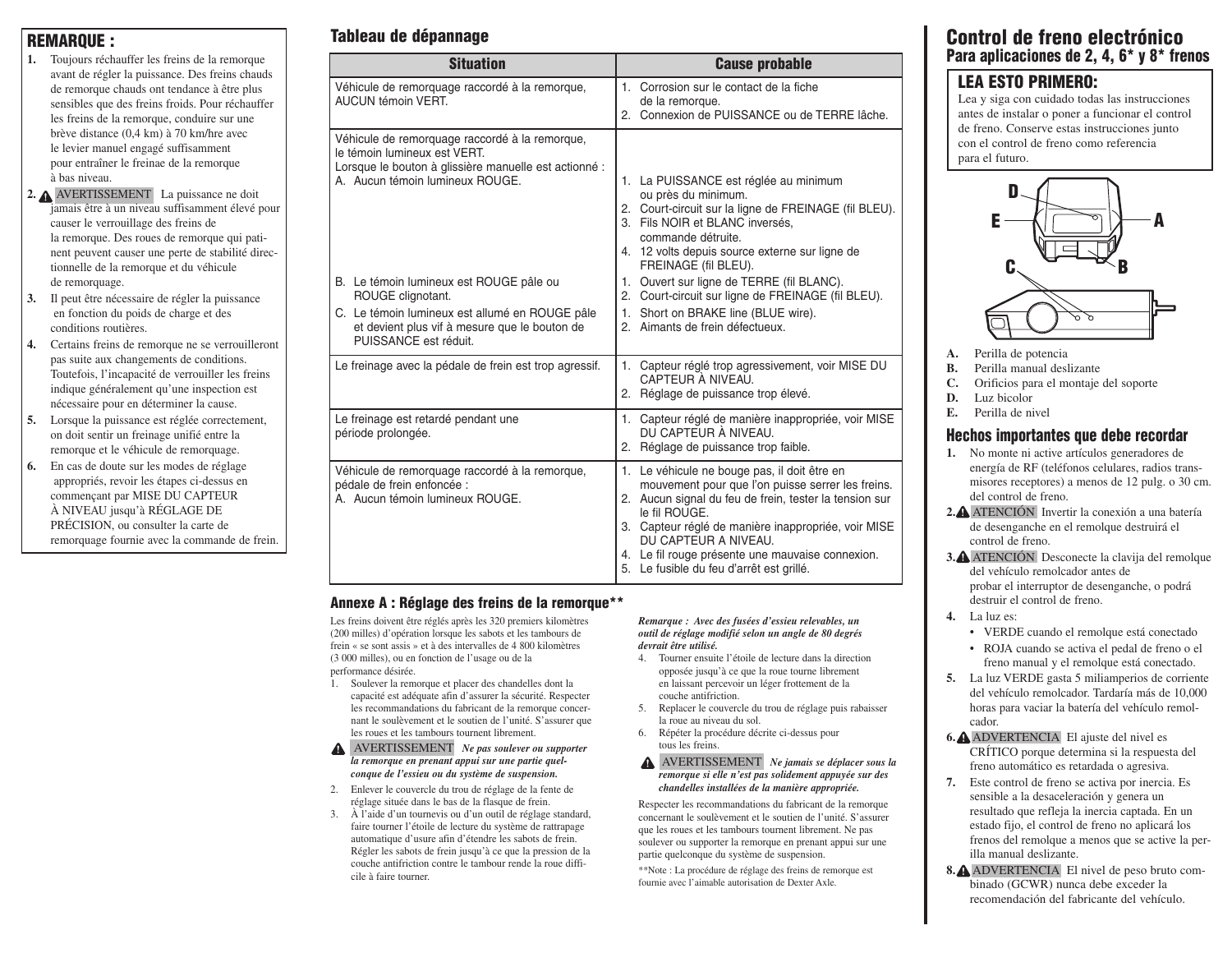- **9.** Este control está diseñado especificamente para ser usado con los frenos eléctricos del remolque.
- **10.** Para obtener asistencia técnica e información sobre la garantía llame al: 1-888-785-5832 o www.tekonsha.com

### **Guía de instalación**

ADVERTENCIA El control de freno debe montarse de -20 grados nariz abajo a 70 grados nariz arriba (vea lo anterior). Si no se monta dentro de estos límites puede impedir que el control de freno funcione.



## **Montaje tradicional del soporte**



- **A.** Soporte de montaje
- **B.** Tornillos  $N^{\circ}$  6 x 3/8 pulg.
- **1.** ATENCIÓN Taladrar o usar tornillos más largos puede dañar la unidad.
- **2.** Monte bien el soporte a una superficie sólida.
- **3.** Introduzca los tornillos N° 6 x 3/8 pulg. provistos en los orificios de montaje de cada lado.
- **4.** Ajuste el control a la posición deseada y apriete bien los tornillos.

### **NOTA:**

- 1. El frente del Voyager debe estar horizontal, *consulte abajo.*
- 2. El Voyager debe estar paralelo a la dirección de desplazamiento, *consulte abajo.*



### **Nivelación del sensor**

Después de montar bien el control de freno se debe fijar el ajuste del nivel.

### **NOTA:**

- **1.** ADVERTENCIA Este control de freno se activa por inercia y requiere que el nivel esté fijado correctamente o de otra manera la respuesta del freno será muy dura o no efectiva.
- **2.** Para nivelar correctamente el sensor, el remolque y el vehículo remolcador deben estar estacionados en una superficie nivelada y el remolque debe estar conectado al vehículo remolcador.
- **1.** Conecte el remolque al vehículo remolcador, la luz bicolor deberá brillar VERDE.
- **2.** Ajuste la perilla de potencia al máximo girándola completamente en sentido de las manecillas del reloj.
- **3.** Oprima, sin soltar, el pedal de freno del vehículo remolcador.
- **4.** Gire la perilla de nivel en sentido contrario a las manecillas del reloj (hacia la parte posterior del control) hasta que la luz bicolor cambie de color VERDE a ROJO.
- **5.** Gire con cuidado la perilla de nivel en sentido de las manecillas del reloj (hacia el frente del control) hasta que aparezca el tono NARANJA. La luz bicolor debe ser:
	- NARANJA PÁLIDO para un ajuste típico.
	- NARANJA BRILLANTE para un ajuste agresivo.
	- ROJO PÁLIDO para un ajuste más agresivo.

**NOTA:** El intervalo de ajuste para la perilla de nivel de NARANJA PÁLIDO a ROJO PÁLIDO es de 20 grados de rotación.

**6.** Suelte el pedal de freno.

**NOTA:** Cuando el control de freno se nivela correctamente, habrá muy poca corriente fluyendo a través de los imanes del freno en una condición fija con el pedal de freno oprimido. Los imanes del freno zumbarán cuando haya corriente pasando a través de ellos. Siempre que la luz bicolor esté encendida en cualquier color que no sea VERDE, significa que hay corriente a través de los imanes del freno.

### **Ajuste de potencia a los frenos del remolque**

Una vez que el control se haya instalado y nivelado correctamente, es necesario fijar la potencia requerida para detener el remolque en un frenado.

- **1.** Conecte el remolque al vehículo remolcador.
- **2.** Coloque la perilla de potencia en la posición de 12 en punto.
- **3.** Maneje el vehículo remolcador y el remolque en una superficie seca, nivelada y pavimentada a 25 mph o 40 kpm y aplique la perilla manual deslizante.
- ✓ Si los frenos del remolque se atoran: ❑ Baje la potencia usando la perilla de potencia (gírela hacia la posición de 8 en punto, en sentido contrario a las manecillas del reloj).
- ✓ Si el frenado no fue suficiente: ❑ Aumente la potencia usando la perilla de

potencia (gírela hacia la posición de 5 en punto, en sentido de las manecillas del reloj).

- **4.** Repita el paso (3) hasta que la potencia se ajuste a un punto justamente inferior al atoramiento de la rueda o a una fuerza suficiente para lograr la máxima potencia de frenado.
- **5.** Con el pedal de freno, deténgase algunas veces a una baja velocidad para revisar los ajustes de la potencia y del nivel. La respuesta automática (pedal de freno) se inicia y se termina a través del interruptor de la luz de parada. Cuando se suelta el pedal de freno, el frenado del remolque cesará.

# **Sintonización precisa**

Ahora que se ha fijado la potencia, es momento de sintonizar con precisión el nivel para la mayoría de las paradas que usted hará.

- **1.** Haga varias paradas lentas (a 25 mph o 40 kph) como si estuviera haciendo alto en una esquina y observe cómo responden los frenos del remolque:
- ✓ Los frenos agarran demasiado

❑ Tiene un ajuste agresivo: Para corregir esta condición gire la perilla de nivel en sentido de las manecillas del reloj, hacia usted, vea a continuación.

✓ El remolque tiende a empujar al vehículo remolcador

> ❑ Tiene un ajuste retardado: Para corregir esta condición gire la perilla de nivel en sentido contrario a las manecillas del reloj, hacia el lado opuesto a usted, vea enseguida.

**2.** Repita hasta lograr el frenado del remolque deseado.



- **A.** Retardado
- **B.** Normal
- **C.** Agresivo